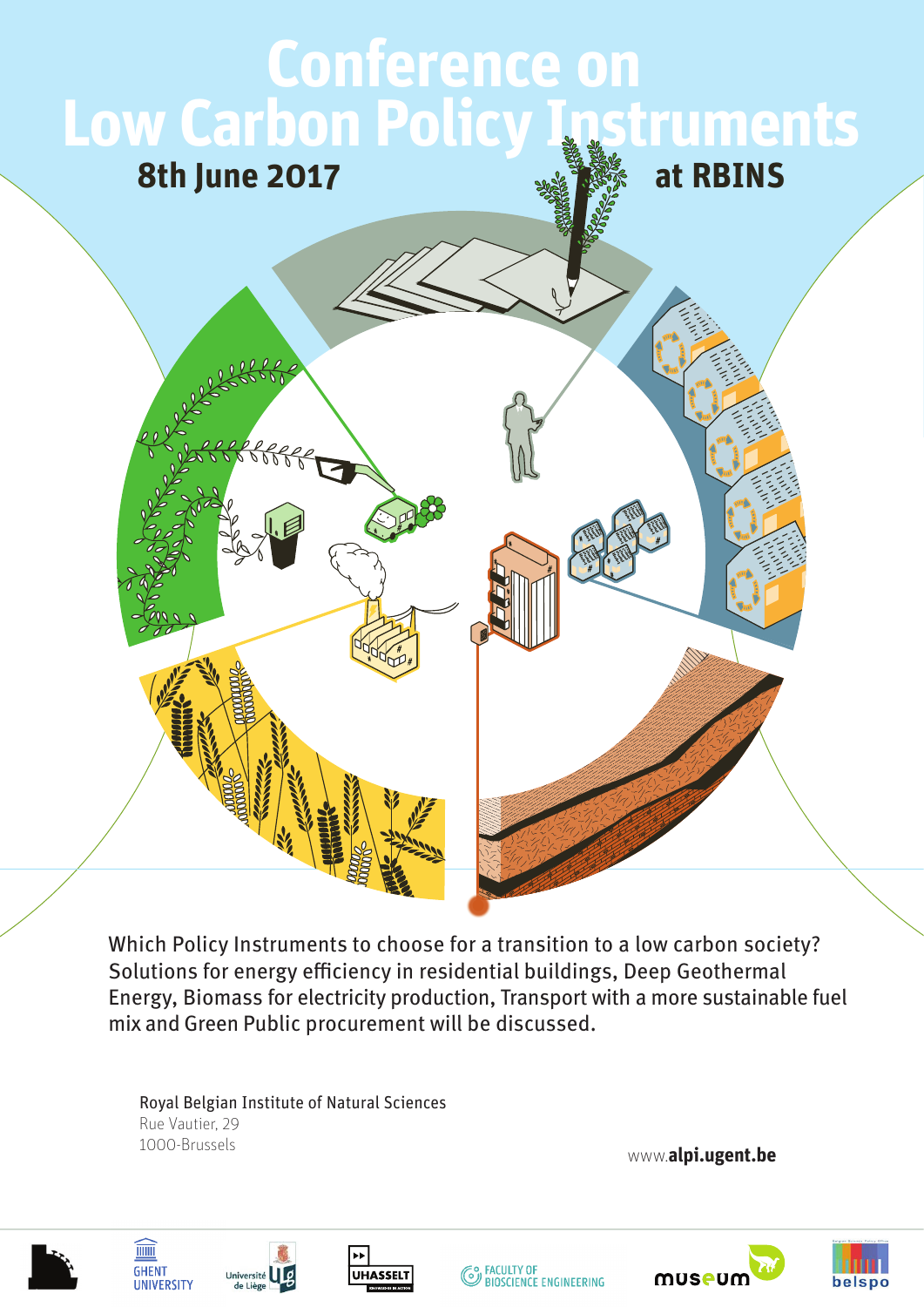# **Agenda**

| 08:30 - 09:00                      | Welcome Coffee Vip room                                                                                                                                                                                                                                                                                                                              |
|------------------------------------|------------------------------------------------------------------------------------------------------------------------------------------------------------------------------------------------------------------------------------------------------------------------------------------------------------------------------------------------------|
| 09:00 - 09:10                      | Welcome by Camille Pisani (General Director, RBINS)                                                                                                                                                                                                                                                                                                  |
| 09:10 - 09:40                      | ALPI presentation (Jeroen Buysse, UGent)                                                                                                                                                                                                                                                                                                             |
| 09:40 - 10:10                      | Policy measures (Marc Bourgeois, Tax Institute, Ulg)                                                                                                                                                                                                                                                                                                 |
| 10:10 10:30                        | Coffee break                                                                                                                                                                                                                                                                                                                                         |
| $10:30 - 10:55$<br>$10:55 - 11:20$ | The Paris Agreement: implications for the low carbon transition of Belgium<br>(Peter Wittoeck, FPS Health, Food Chain Safety and Environment)<br>Low carbon policy instruments, acivil society perspective                                                                                                                                           |
|                                    | (Arnaud Collignon, Inter Environement Wallonie)                                                                                                                                                                                                                                                                                                      |
| 11:20 - 12:30                      | Roundtable:<br>Moderator: Jeroen Buysse (UGent)<br>Participants: Anneleen Van Bossuyt (EU deputy, N-VA), Peter Wittoeck, Damien Ernst<br>(Ulg), Bob Nieuwejaers (Ministerie an de Vlaamse Gemeenschap, LNE Department)                                                                                                                               |
| 12:30 - 13:30                      | Lunch in the garden                                                                                                                                                                                                                                                                                                                                  |
| parallel sessions                  | <b>Grand Auditorium</b><br><b>Grand Atelier Room</b>                                                                                                                                                                                                                                                                                                 |
| 13:40 - 14:10                      | Do sustainable governments put sustainable<br>Sustainable energy: Investment or operational support<br>consumers aside?<br>policies for Geothermal Energy: improving profitability<br>or reducing risk?                                                                                                                                              |
| 14:10 - 14:40                      | <b>Challenges in Green Public Procurements</b><br>Legal options for geothermal energy and long term<br>implementation?<br>consequences                                                                                                                                                                                                               |
|                                    | Moderators: Dries Maes (UHasselt) & Estelle Petitclerc<br>Moderators: Jan Brusselaers (UGent),<br>(RBINS), Fanny Vanrykiel (Tax Institute, Ulg)<br>Marc Bourgeois (Tax Institute, Ulg)                                                                                                                                                               |
| 14:40 - 15:00                      | Coffee break                                                                                                                                                                                                                                                                                                                                         |
| $15:00 - 15:45$                    | Energy efficient house renovation: role of financial<br>Does nuclear power kill renewable energy?<br>and non-financial support measures<br>Moderators: Julia Frutos Cachorro (UGent),<br>Moderators: Griet Verbeeck (UHasselt),<br>Marc Bourgeois (Tax Institute, Ulg)<br>Fanny Vanrykiel & Bart Rogiers (Tax Institute, Ulg)                        |
| $15:45 - 16:15$                    | To charge or not to charge: transition towards<br>sustainable cars                                                                                                                                                                                                                                                                                   |
|                                    | Moderators: Jeroen Buysse (UHasselt),<br><b>Fanny Vanrykiel &amp; Bart Rogiers</b> (Tax Institute, Ulg)                                                                                                                                                                                                                                              |
| alenary session                    |                                                                                                                                                                                                                                                                                                                                                      |
| $16:15 - 17:00$                    | Roundtable international and/or national people:<br>Moderator: Kris Piessens (RBINS)<br>Participants: V. Van Steenberghe (FPS Environment, Climate Change),<br>P. Lamberts (EU deputy - Greens, Ecolo), Fabrice Dehoux (Federal council<br>for sustainable development, WG Energy&Climate), Jan Duerinck (Energyville),<br>Els Reynaert (KUL, Groen) |
| $17:00 - 17:15$                    | <b>Conclusions (Dies Maes, UHasselt)</b>                                                                                                                                                                                                                                                                                                             |
| 17:15 - 18:30                      | Cocktail in the garden                                                                                                                                                                                                                                                                                                                               |
|                                    |                                                                                                                                                                                                                                                                                                                                                      |